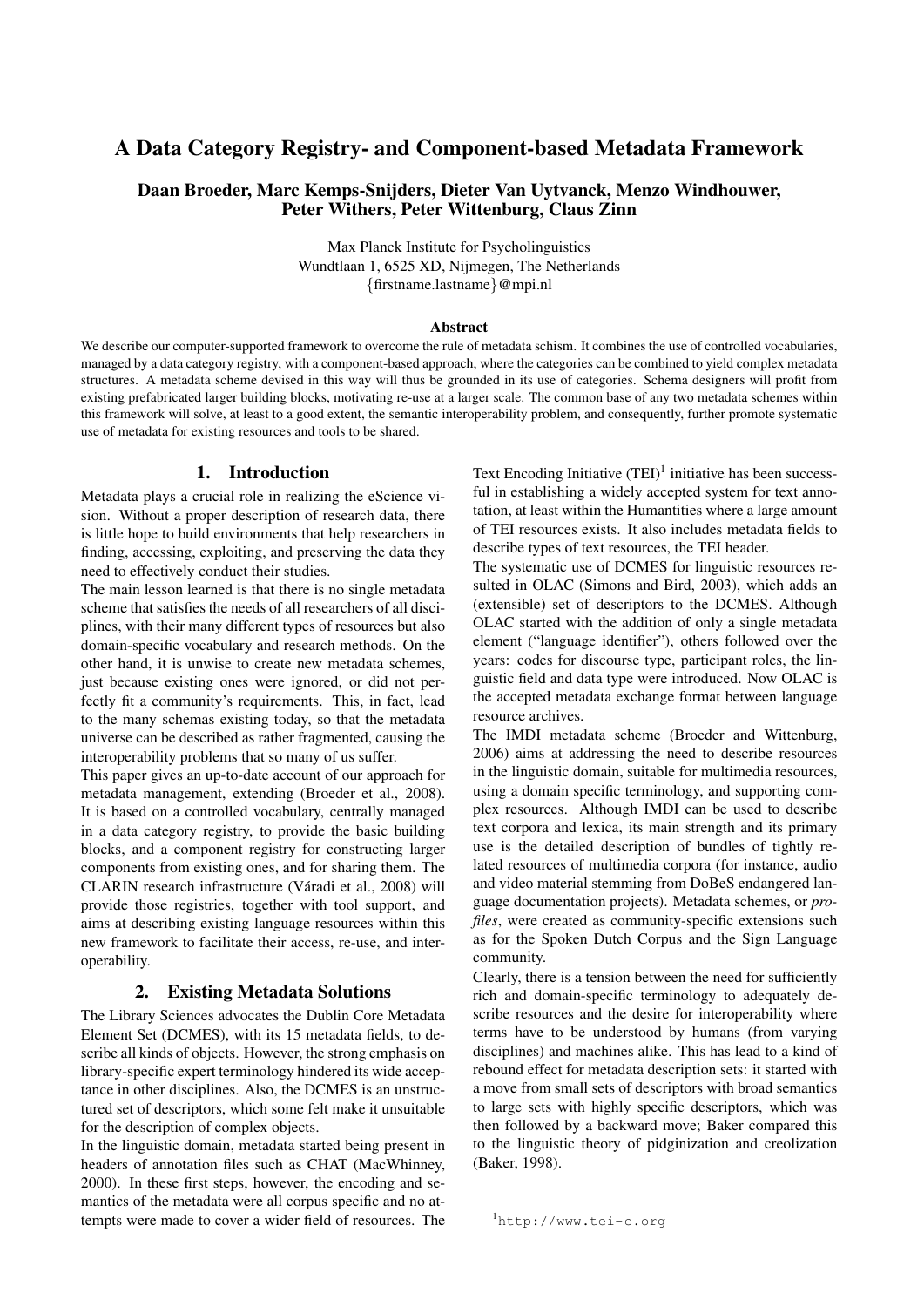| G<br><b>ISOcat - Web interface - Mozilla Firefox</b><br>$ x$ |              |                                                           |                 |                                        |                                                              |        |        |                                                                                                                               |                |
|--------------------------------------------------------------|--------------|-----------------------------------------------------------|-----------------|----------------------------------------|--------------------------------------------------------------|--------|--------|-------------------------------------------------------------------------------------------------------------------------------|----------------|
| Edit View History Bookmarks Tools Help<br>Eile<br>崇          |              |                                                           |                 |                                        |                                                              |        |        |                                                                                                                               |                |
| http://www.isocat.org/interface/index.html<br>€              |              |                                                           |                 |                                        |                                                              |        |        | <b>G</b> · Google<br>۰                                                                                                        | Q              |
|                                                              |              |                                                           |                 |                                        |                                                              |        |        |                                                                                                                               |                |
| $f_{\text{ICOcat}}$                                          |              |                                                           |                 |                                        |                                                              |        |        | Welcome Menzo Windhouwer T G Help                                                                                             |                |
| enter keywords here<br>Search                                |              | Export                                                    |                 |                                        | Terminology                                                  |        |        | Tree & Reload Detach                                                                                                          |                |
| My Workspace                                                 | #            | Name                                                      |                 |                                        | * Version Administration stal Registration statu: Check Type |        |        | Owned by                                                                                                                      | Scope          |
| <b>■ 息Private</b>                                            |              | 334 acronym                                               | 1.0             | accepted                               | standard                                                     | 吗      | simple | Terminology                                                                                                                   | public         |
| $F = DCIF$                                                   |              | 66 acronymFor                                             | 0.0.0           | private                                | candidate                                                    | 喟      | open   | Sue Ellen Wright                                                                                                              | public         |
| test                                                         |              | 67 adjectiveClass                                         | 1.0             | accepted                               | standard                                                     | 啕      | dosed  | Terminology                                                                                                                   | public         |
| <b>Estestie</b>                                              |              | 70 administrativeStatus                                   | 1.0             | accepted                               | standard                                                     | 啕      | dosed  | Terminology                                                                                                                   | public         |
| Shared                                                       |              | 377 admittedTerm                                          | 1.0             | accepted                               | standard                                                     | εij    | simple | Terminology                                                                                                                   | public         |
| <b>B B</b> Public                                            |              | 73 admittedTermAdmnSts 1.0                                |                 | accepted                               | standard                                                     | σij    | simple | Terminology                                                                                                                   | public         |
| F Thematic Views                                             |              | 291 affix                                                 | 0.0.0           | private                                | candidate                                                    | 吗      | simple | Sue Ellen Wright                                                                                                              | public         |
| <b>H</b> Metadata                                            |              | 78 animacy                                                | 1.0             | accepted                               | standard                                                     | εij    | dosed  | Terminology                                                                                                                   | public         |
| <b>B</b> Morphosyntax                                        |              | 1902 animacy                                              | 1.0.1           | private                                | candidate                                                    | £7     | dosed  | Gil Francopoulo                                                                                                               | public         |
| <b>B</b> Semantic Content Representat                        |              |                                                           |                 |                                        |                                                              |        |        |                                                                                                                               |                |
| <b>B</b> <i>L</i> Syntax                                     | <b>D</b> Add | Explore<br>$\blacksquare$ Edit                            | <b>IO</b> Scope | Check                                  | acronym - 1.0                                                |        |        |                                                                                                                               | Detach         |
| <b>H</b> / Language Resource Ontology                        |              |                                                           |                 |                                        |                                                              |        |        |                                                                                                                               |                |
| <b>B</b> / Lexicography                                      |              |                                                           |                 |                                        | 2. Description Section                                       |        |        |                                                                                                                               |                |
| <b>B</b> <i>L</i> Language Codes                             | profile      | Terminology                                               |                 |                                        |                                                              |        |        |                                                                                                                               |                |
| Ferminology                                                  |              | 2.1 Language Section                                      |                 |                                        |                                                              |        |        |                                                                                                                               |                |
| Terminology                                                  | language     | en                                                        |                 |                                        |                                                              |        |        |                                                                                                                               |                |
| <b>B</b> / Multilingual Information Manag                    |              | 2.1.1 Definition Section                                  |                 |                                        |                                                              |        |        |                                                                                                                               |                |
| <b>El Clexical Resources</b>                                 | definition   |                                                           |                 | full form and pronounced syllabically. |                                                              |        |        | An abbreviation made up of the initial letters of the components of the full form of the designation or from syllables of the |                |
| <b>El / Lexical Semantics</b>                                | Source       | ISO12620                                                  |                 |                                        |                                                              |        |        |                                                                                                                               |                |
|                                                              |              | 2.1.2 Example Section                                     |                 |                                        |                                                              |        |        |                                                                                                                               |                |
|                                                              | Example      |                                                           |                 | radar = radio detecting and ranging    |                                                              |        |        |                                                                                                                               |                |
|                                                              | Source       | Mitre                                                     |                 |                                        |                                                              |        |        |                                                                                                                               |                |
| <b>Save</b><br><b>Clear</b><br>Remove<br>Fisa                | Export       |                                                           |                 |                                        |                                                              |        |        |                                                                                                                               |                |
| u<br>Name                                                    |              | Version Administration sta Registration status Check Type |                 |                                        | Owned by                                                     | Scope  |        |                                                                                                                               |                |
| $\equiv$<br>334 acronym<br>1.0                               | accepted     | standard                                                  | εļ              | simple                                 | Terminology                                                  | public |        |                                                                                                                               |                |
|                                                              |              |                                                           |                 |                                        |                                                              |        |        |                                                                                                                               |                |
|                                                              |              |                                                           |                 |                                        |                                                              |        |        |                                                                                                                               |                |
|                                                              |              |                                                           |                 |                                        |                                                              |        |        |                                                                                                                               |                |
|                                                              |              |                                                           |                 |                                        |                                                              |        |        |                                                                                                                               |                |
| e                                                            |              |                                                           |                 |                                        |                                                              |        |        |                                                                                                                               |                |
| Done                                                         |              |                                                           |                 |                                        |                                                              |        |        |                                                                                                                               | <b>D</b> YSlow |

Figure 1: ISOcat reference implementation

Given the various metadata schemes, interoperability is facilitated by creating a semantic mapping from one to another. While the alignment path is certainly one option to address the interoperability issue, it rather attacks the symptons than the cause. Having a commonly agreed base set of controlled vocabulary, together with a componentbased approach to build complex metadata blocks from simpler ones, is a better path towards achieving a common understanding and consensus across the various communities, and interoperability between resources and tools.

### 3. The ISO Data Category Registry

The main focus of the ISO group ISO  $TC37/SC4^2$  is to instantiate a central registry of relevant linguistic data categories called the *ISO Data Category Registry* (DCR). The data model of and procedures around this registry are described in the latest revision of the ISO 12620 standard (ISO 12620, 2009). The previous 1999 version of this standard contained a hardcoded list of data categories commonly used by various standards produced by ISO TC37. This list is now being replaced by a registry which can be collectively maintained and used by the linguistic community at large. The coherence of the standardized core of the registry will be maintained by members of TC37, *i.e.*, data categories will undergo the normal ISO standardization process.

Data categories are defined in the standard as the "result of the specification of a given data field" (ISO 12620, 2009). The DCR data model allows very detailed specifications of these data categories with an administrative, descriptive, and linguistic section. The descriptive section contains at least an English name and definition for the data category, and optional translations of these in relevant other working languages. In the linguistic section the value domain of a data category is specified and can be restricted for specific object languages. To support the interchange of selections of data categories the standard describes an XML serialization of the data model, the Data Category Interchange Format.

Each data category is assigned a persistent identifier (PID), especially suited to be included in metadata and schemata of linguistic resources to foster semantic interoperability. Some schema languages, *e.g.*, TBX XCS and TEI ODD, have built-in support to embed these PIDs into the schema. However, more generic schema languages such as Relax NG and W3C XML Schema do not. But as these languages are XML-based they can easily be extended by annotating specific parts of the schema documents with attributes or elements from the DC Reference XML vocabulary (see Annex A in (ISO 12620, 2009)).

 $ISOcat<sup>3</sup>$ , see Fig. 1, is a reference implementation of ISO 12620. It implements the data model and will support all procedures to use and maintain the DCR. Using its web-based interface, data categories can be created, edited, shared, exported and standardized; ISOcat also supports a web services interface.

Various efforts are undertaken to populate ISOcat with widely useful categories. In the RELISH project<sup>4</sup> in cooperation with the original authors concepts from the GOLD ontology5 are incorporated into the registry. Also various tagsets, *e.g.*, STTS<sup>6</sup>, are in the process of becoming available via ISOcat. In the Dutch CLARIN initiative a number of projects<sup>7</sup> are rewarded to curate their resources which

<sup>2</sup> http://www.tc37sc4.org/

<sup>3</sup> http://www.isocat.org/

<sup>4</sup> http://ems06.mpi.nl/relish/

<sup>5</sup> http://linguistics-ontology.org/

<sup>6</sup> http://www.sfs.uni-tuebingen.de/Elwis/

stts/stts.html

<sup>7</sup> http://www.clarin.nl/node/70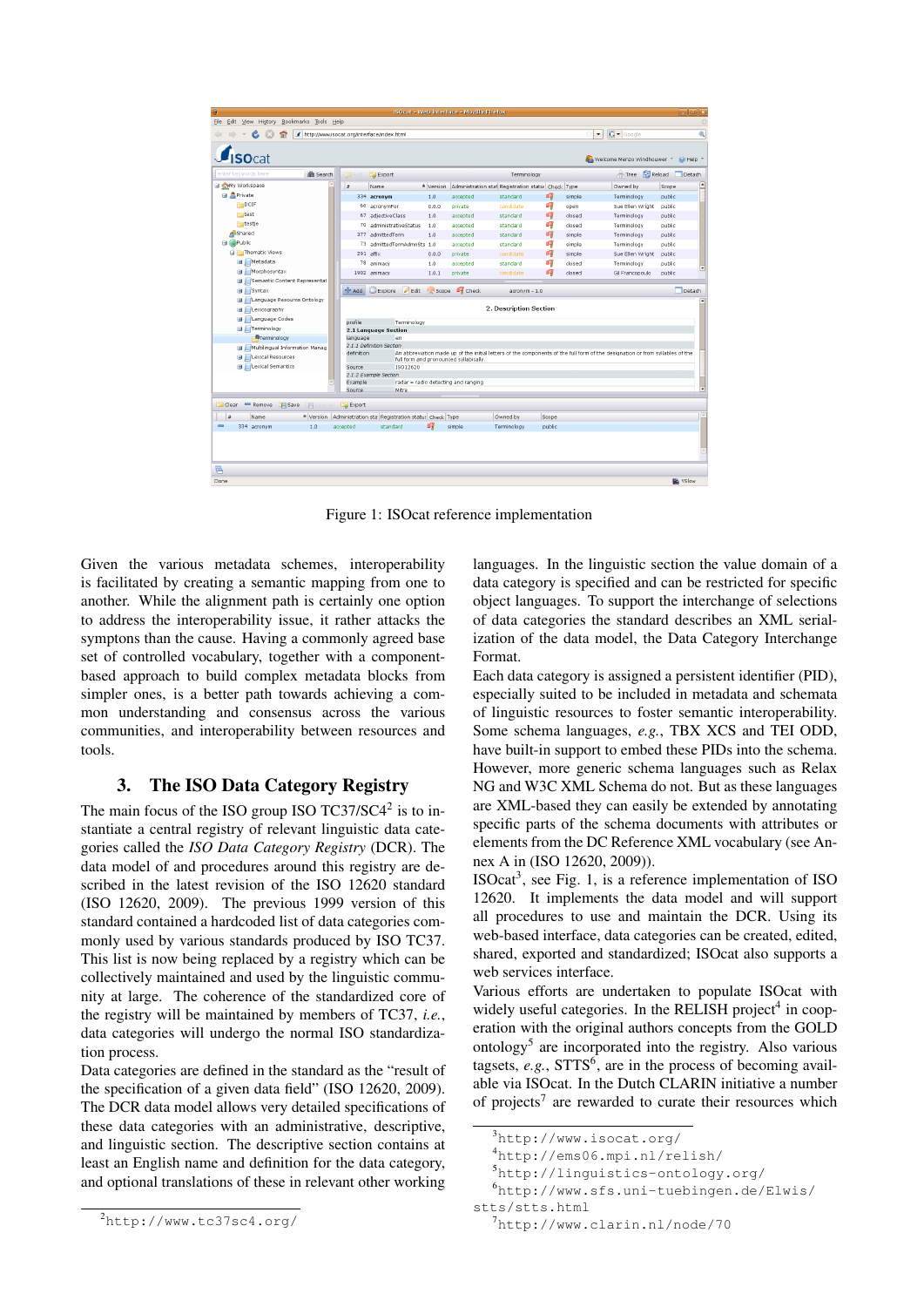

</ActorLanguage>

(c) Actor instance in XML

Figure 2: A metadata component description.

specifically involves relating the linguistic concepts at the data level and concepts used at the metadata level to relevant ISOcat data categories and extending the available set of data categories where necessary.

 $\langle$ Actor>

### 4. Metadata Component Model

The ISO DCR serves as a common ground; in our approach, it is complemented with a component registry to build a flexible metadata framework. Components serve as small reusable templates describing specific aspects of a resource which may be combined into higher level components to provide more complex reusable templates. Besides the aspect of reuse components also serve as guide lines for data structuring and may be extended depending upon a particular usage scenario.

#### 4.1. Model

A *metadata component* describes different aspects or dimensions of a resource. Such a component is basically a collection of metadata fields. Each field refers via a URI to exactly one data category in the ISO DCR, thus indicating unambiguously how the content of the field in a metadata description should be interpreted. Components can have a recursive structure: next to the atomic fields they may contain other components. They are expressed as XML-files, an example component description can be found in Fig. 2(a) with the graphical representation in Fig. 2(b); here, fields are marked with dotted lines, components with a solid line. Any number of components can be combined with a header element into a *metadata profile*. A profile, also represented as an XML-file, provides a blueprint for the personalised metadata schema. It can be converted into a W3C XMLschema with an XSLT transformation; references to all occuring data categories will be maintained.

Finally, using the generated XML-schema to check for the formal correctnes of the data, the XML files containing the metadata descriptions can be created. A fragment of such an example description is shown in Fig. 2(c). As each metadata description will contain a link to its W3C schema, its validity can be checked and the data categories used in the description can be retrieved.

CLARIN will suggest a number of recommended components that will be made available in a component registry. But users can use and create their own components, given that its elements explicitly refer to concepts registered in ISOcat or other trusted registries. If a user wants to include an element which is not yet registered, she would need to register the new concept at least in the so-called ISOcat "user space". The ISOcat process will then decide whether the new category will be integrated in the official part of the registry. CLARIN will be strict and only accept categories that are registered in accepted registries, since otherwise no semantic interoperability can be established.

Fig. 3 describes the interaction between the data category registries, the component registry, the component editor and the metadata editor. The design aims at promoting the re-use of existing fields and components, but also gives users the opportunity to create new ones within the welldefined ISO DCR process. Naturally, we anticipate the creation of different metadata profiles for different communities, *e.g.*, sign-language researchers will need to describe a video signal differently than multimodality experts.

Clearly, the principles behind this model need to be enforced by the accompanying end user software: the component editor will check whether all elements used are indeed taken from ISOcat or another trusted registry, and it will interact with the component registry to store final component ensembles or profiles and make them re-usable.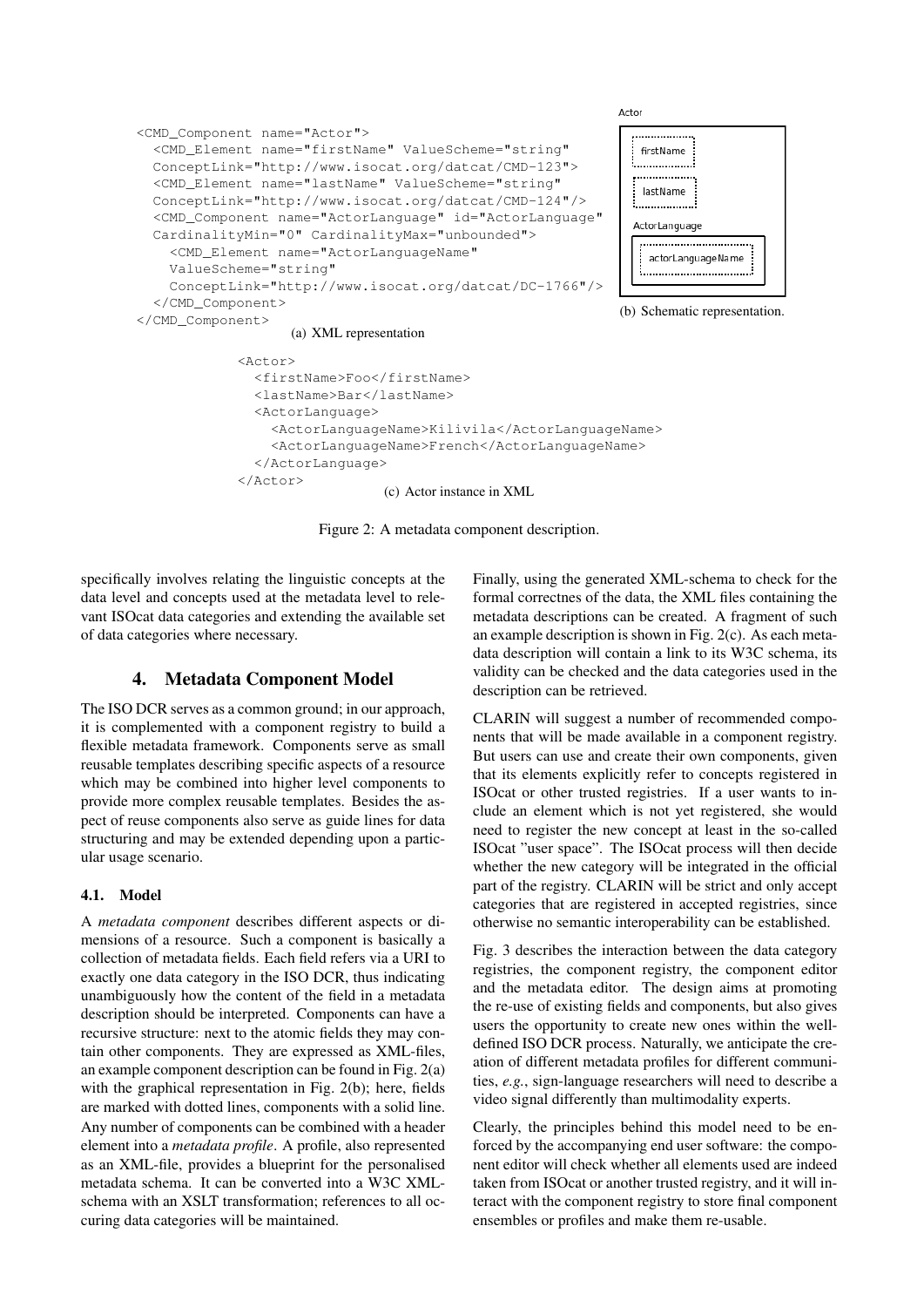

Figure 3: Interaction of registries and editors

#### 4.2. Initial Set of Metadata Categories

A process was established within the CLARIN network to identify a first set of basic concepts to be included in the ISO DCR. A metadata Thematic Domain Group was established in the DCR and an initial list of 154 data categories with their definitions (and partly, with constraints) was created<sup>8</sup>; they describe the resoures' creation process, their content and the participants contributing to the content, formal characteristics of the resources, and the resources' identity and access. Taking together, they should provide a good basis for describing all major linguistic resource types (such as media resources, textual resources and corpora, annotations, and lexica) as well as tools and web services.

In the first selection of data categories, special attention was given to *profile matching*, an automatic process that identifies suitable processing components for a given resource (*e.g.*, a parser that can cope with a given resource's text format). Here, CLARIN aims to build metadata-based support for the construction of workflow chains where the output of an operation must be accepted by the input of sub-sequent operations. Categories describing resources at different granularities, ranging from the very general "mimetype" to the very specific "tag set", have been devised. These data categories have been structured in a so called *TechnicalMetadata* component describing the resource's relevant technical characteristics. Web services reuse this component to declare their requirements for input parameters to determine whether a resource satisfies the required technical characteristics for operating the web service. Similarly web services also use the *TechnicalMetadata* component to specify the characteristics for the resulting resources which is used to determine the web services that may be sued for subsequent processing.

Note that data category definitions shall be widely inde-

pendent of the contexts in which they can occur. So far, we have thus chosen a high granularity semantics for those elements that we expect to be consumed by machine processing, searching or profile matching. For those categories aimed at human consumption, the semantic scope and granularity is not as critical as humans can use context quite efficiently to disambiguate between various meanings.

The ISO DCR model is providing a flat list of categories. No relations are included in the registry, except for more generic categories that are part of the definition *e.g.*, a *transitive verb* is a *verb*). Since relations often depend on their use in context, the ISO committee decided to separate them from the definitions. For this, the notion of a *relation registry* has been proposed (Kemps-Snijders et al., 2008), constituting a store for expressing relations between entries of data category registries, and thus imposing some structure. We anticipate that contents of the relation registry will support semantic search.

#### 4.3. Initial Set of Components – CMDI

The CLARIN Metadata Infrastructure (CMDI) initiative (carried by *Institut für Deutsche Sprache*, Max Planck Institute for Psycholinguistics, *Språkbanken* – Department of Swedish Language at Göteborg University, German Research Center for Artificial Inteligence and the Austrian Academy of Sciences) will cooperate building the infrastructure to create a component specification language as a first step; Fig. 2 gives an example. A decomposition of the IMDI and OLAC metadata schemes has provided the CMDI with its first metadata components.

In September 2009, CLARIN-NL has initiated a project to develop metadata components for resources hosted at two major Language Resource centres in the Netherlands. Again, all resulting components will reference metadata fields from ISOcat.

At the time of writing, our component editor is a standard XML editor; schemas enforce the formal correctness of all

<sup>8</sup> http://www.clarin.eu/view\_datcats